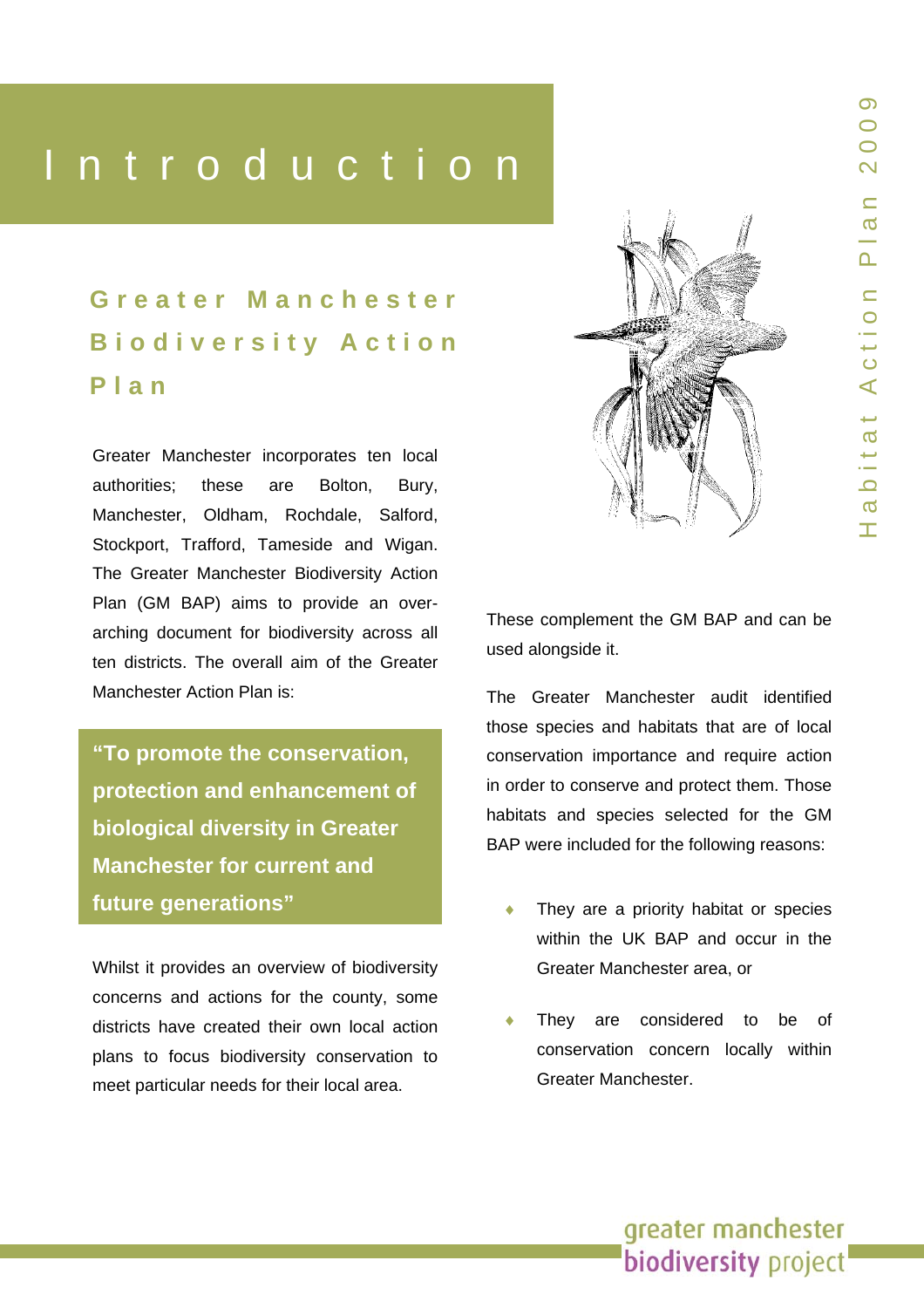### Changes for 2009 action plans

#### **Integrated approach**

Increasingly policy is approaching conservation at the landscape scale. So instead of viewing each habitat and species in isolation of each other, consideration is given to the surrounding areas to promote linking of habitats and populations to provide a more integrated approach. This becomes more important with the potential impacts of climate change that could rely on linking of habitats in order for species to move to suitable habitat in the future.

Therefore the Greater Manchester action plans have been integrated where appropriate when they have common threats or actions. See table 1 for the new habitat and species action plans and how they differ from the previous Greater Manchester Action Plans and the equivalent UK action plans.

#### **SMART targets**

The objectives and targets have been written as SMART targets, which stand for Specific, Measurable, Achievable, Relevant and Time based to try to aid implementation and provide a measure to gauge success of the action plan.

#### **Best Practice**

The revised action plans also include a 'best practice' section to provide practical advice to help implement the targets.

#### **BAP Champions**

Each action plan has an author who maintains ownership of the action plan and is responsible for recording achievements on BARS ([Biodiversity Action Reporting](http://www.ukbap-reporting.org.uk/) [System\)](http://www.ukbap-reporting.org.uk/).

#### **New format**

The updated action plans also have a new format that incorporates the Greater Manchester Biodiversity Project branding. The style is hopefully easier to read, more engaging and will encourage people to use the action plans.

#### **Online**

The Greater Manchester Biodiversity Project website [\(www.gmbp.org.uk](http://www.gmbp.org.uk/)) will continue to host the PDF's of the GM BAP that you can download and view and will only be available online. This allows hyperlinks between the Action Plans, as well as to other online documents and websites. This increases the integration and creates a more dynamic document that enables the user to access information more easily.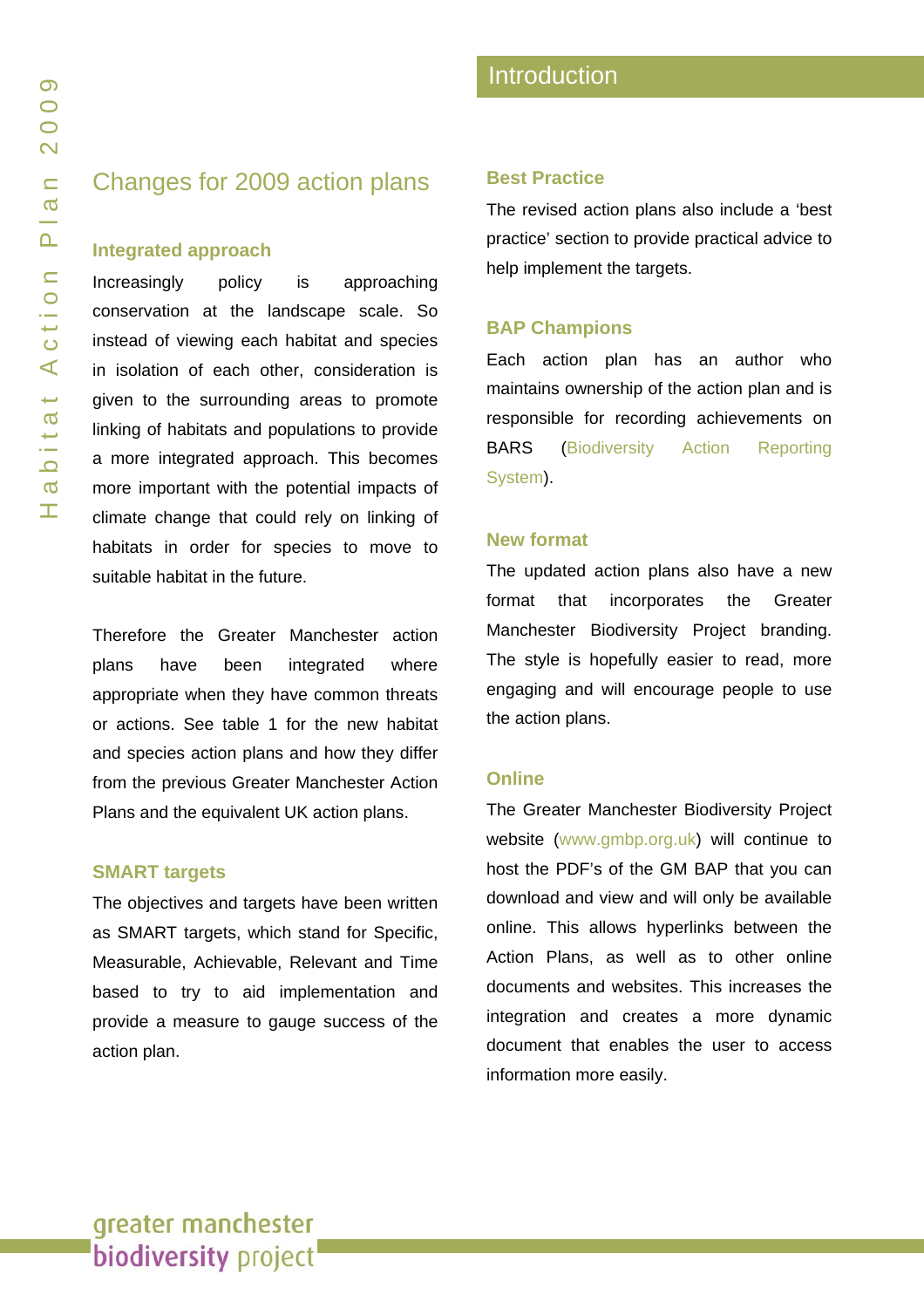Table 1: New habitat and species action plans and how they differ from the previous Greater

Manchester Action Plans and the e q u ivalent UK action plans.

greater manchester<br>biodiversity project

| <b>NEW GM BAP</b>             | <b>PREVIOUS GM BAP</b>              | <b>UK BAP</b>                              |
|-------------------------------|-------------------------------------|--------------------------------------------|
| <b>Grasslands</b>             | <b>Acid Grassland</b>               | Lowland Dry Acid Grassland                 |
|                               | <b>Unimproved Neutral Grassland</b> | <b>Lowland Meadows</b>                     |
|                               | Not covered                         | Open Mosaic habitats on                    |
|                               |                                     | previously developed land                  |
|                               | Marshy Grassland                    | Purple Moor Grass and Rush                 |
|                               |                                     | <b>Pastures</b>                            |
| <b>Hedgerows</b>              | Not covered                         | Hedgerows                                  |
| <b>Lowland Mosslands</b>      | Mosslands                           | <b>Lowland Raised Bogs</b>                 |
| <b>Reedbeds &amp; Bittern</b> | Reedbeds not covered, but           | Reedbeds and separate Bittern              |
|                               | separate Bittern BAP                | action plan                                |
| Ponds & Lodges                | Ponds and Lodges                    | Partly covered by Eutrophic                |
|                               |                                     | <b>Standing Waters</b>                     |
| <b>Canals</b>                 | Canals                              | Not Covered                                |
| <b>Native Woodlands</b>       | Not covered                         | Wet Woodland                               |
|                               | <b>Lowland Broadleaved Woodland</b> | <b>Lowland Mixed Deciduous</b><br>Woodland |
|                               |                                     |                                            |
|                               | <b>Upland Oak Woodland</b>          | <b>Upland Oakwood</b>                      |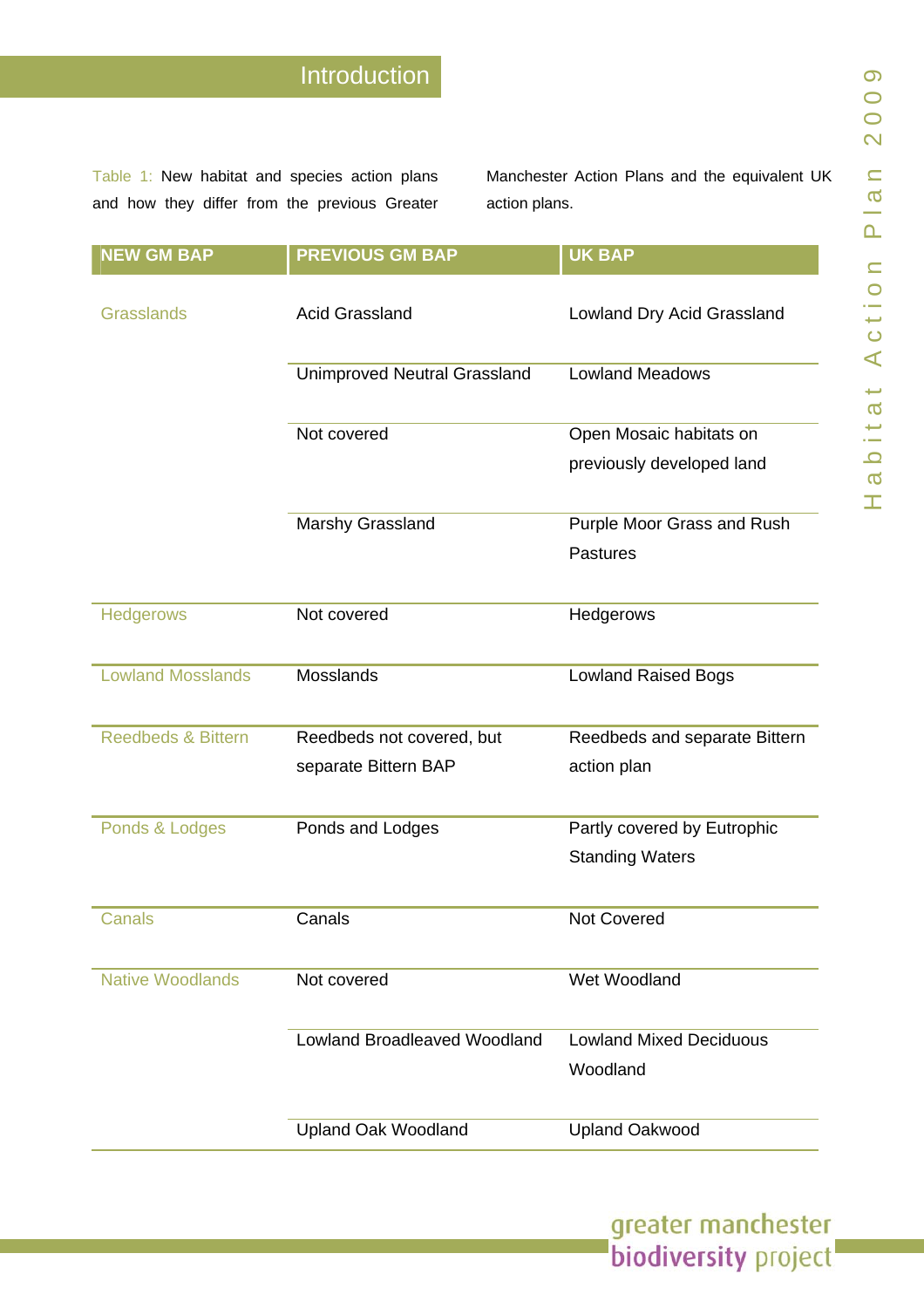| Introduction |
|--------------|
|              |

| <b>Uplands</b>             | Not covered               | <b>Upland Heathland</b>   |
|----------------------------|---------------------------|---------------------------|
|                            | Not covered               | <b>Blanket Bog</b>        |
| <b>Urban Managed</b>       | Urban-Managed Greenspace  | Not covered               |
| Greenspace                 |                           |                           |
| <b>Bats</b>                | <b>Bats</b>               | Individual plans for each |
|                            |                           | species                   |
| <b>Black Redstart</b>      | Not covered               | <b>Not Covered</b>        |
| <b>Farmland Birds</b>      | Not covered               | Individual plans for each |
|                            |                           | species                   |
| <b>Great Crested Newt</b>  | <b>Great Crested Newt</b> | <b>Great Crested Newt</b> |
| <b>Hares</b>               | <b>Brown Hare</b>         | <b>Brown Hare</b>         |
|                            |                           | <b>Mountain Hare</b>      |
| <b>Native Black Poplar</b> | <b>Black Poplar</b>       | Not covered               |
| <b>Twite</b>               | Twite                     | Twite                     |
| <b>Water voles</b>         | Water vole                | Water vole                |
| <b>Willow Tit</b>          | Not covered               | <b>Willow Tit</b>         |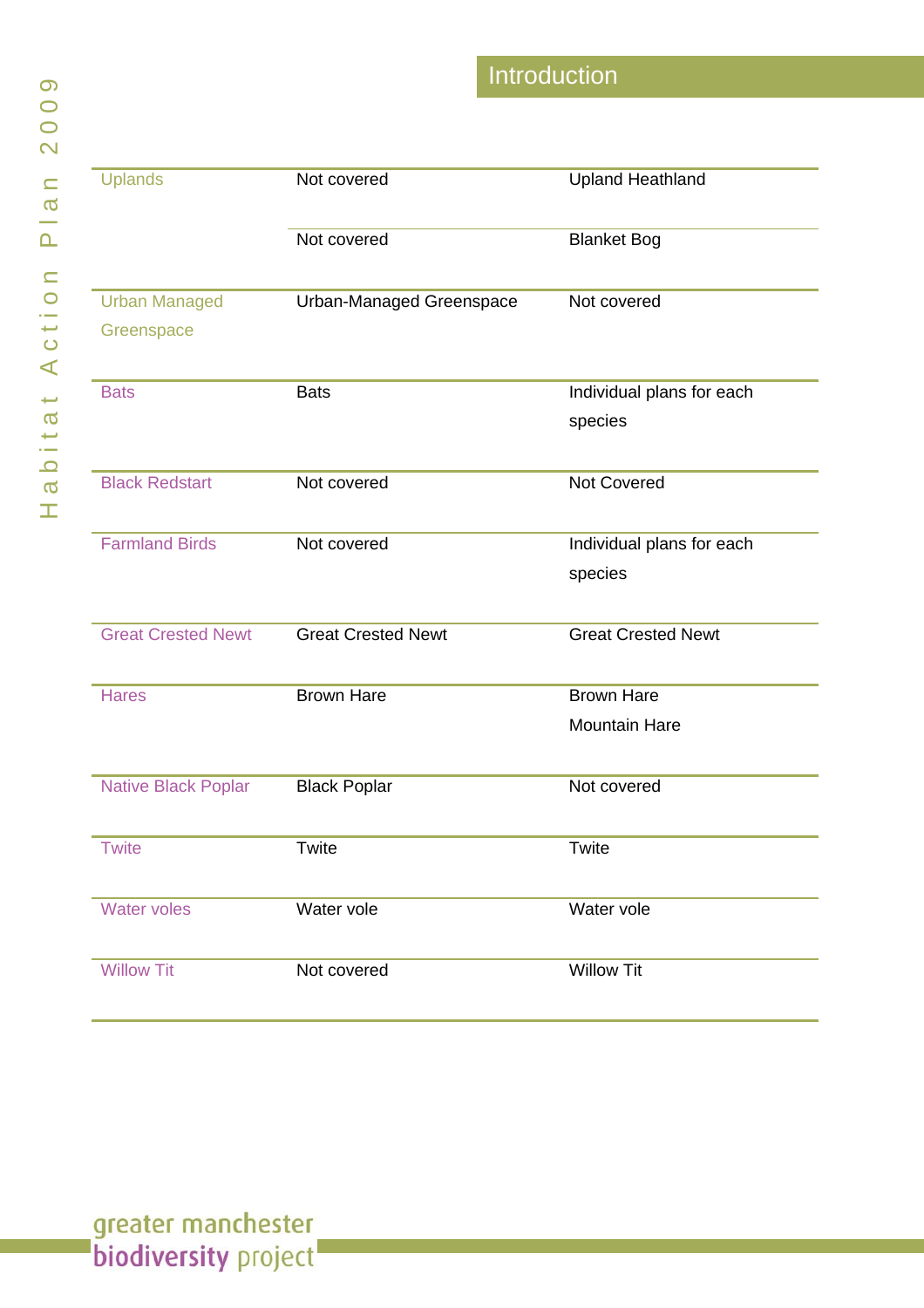# **Introduction**

#### **GM BAP Process**

The Greater Manchest er Biodiversity Action Plans were produce d by the Greater Manchester Biodiversity Project that consist s of a range of individuals and organisations from across Greater Manchester. It involved two groups; the technical group that were directly involved in the writing of the plans, and the steering group that oversees the project, although people within these groups overlapped.

Each Action Plan was assigned to an individual a uthor that was in charge of writing the Plan; occasionally there was dual authorship. Each Plan was checked by the Technical and Steering group, wit h overall formatting and design of the Act ion Plans created by Lucy Lush – Biodiversity Project Officer. The Action Plans went through a 6week consultation period to the wider partnership; final changes were made following this and signed off by the Steering Group.

## Acknowledgements

**Man y thanks to the Technical Group for their contributions to the w riting of the Action Plans:** 

**Andy Long** 

**y Long** *Woodlands Officer, Red Rose Forest* 

| <b>David Dutton</b>  | Wildlife Officer, Bury<br><b>MBC</b> |
|----------------------|--------------------------------------|
| <b>Derek</b>         | Principal Ecologist,                 |
| <b>Richardson</b>    | <i>GMEU</i>                          |
| <b>Emily Barker</b>  | Environmental                        |
|                      | Planner, Rochdale                    |
|                      | <b>MBC</b>                           |
| <b>Emma Wilson</b>   | <b>Nature Development</b>            |
|                      | Officer, Stockport                   |
|                      | <b>MBC</b>                           |
| <b>Graham Jones</b>  | Reserves Manager for                 |
|                      | Lancashire,                          |
|                      | <b>Manchester &amp; North</b>        |
|                      | Merseyside Wildlife                  |
|                      | Trust.                               |
| <b>Mandy Elford</b>  | Associate Ecologist,                 |
|                      | Greater Manchester                   |
|                      | <b>Ecology Unit</b>                  |
| Mark                 | Wigan Flashes                        |
| <b>Champion</b>      | Project Manager                      |
| <b>Martyn Walker</b> | Conservation Officer,                |
|                      | Lancashire,                          |
|                      | Manchester & North                   |
|                      | Merseyside Wildlife                  |
|                      | Trust.                               |

# greater manchester **biodiversity** project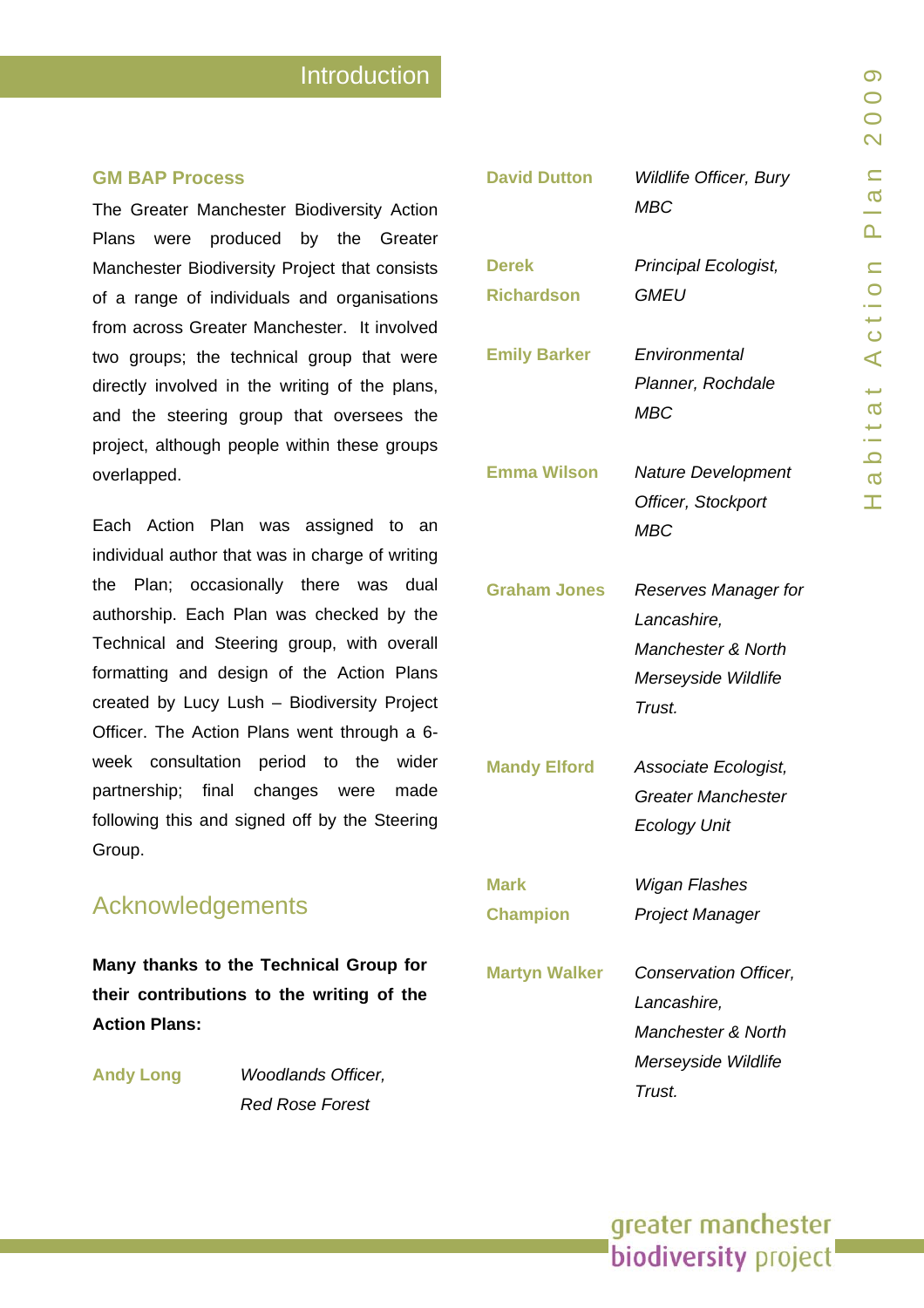# Introduction

| <b>Rebecca</b>                             | <b>Millions Ponds</b>         | <b>Derek</b>         | Principal Ecologist,         |
|--------------------------------------------|-------------------------------|----------------------|------------------------------|
| <b>Cleaver</b>                             | <b>Project Northern</b>       | <b>Richardson</b>    | <b>GMEU</b>                  |
|                                            | Officer, Pond                 |                      |                              |
|                                            | Conservation                  | <b>Emily Barker</b>  | Environmental                |
|                                            |                               |                      | Planner, Rochdale            |
| <b>Rebecca</b>                             | <b>Biodiversity Adviser,</b>  |                      | <b>MBC</b>                   |
| <b>Jackson-Pitt</b>                        | <b>Natural England</b>        |                      |                              |
|                                            |                               | <b>Emma Wilson</b>   | <b>Nature Development</b>    |
| <b>Richard</b>                             | <b>Northwest Lowlands</b>     |                      | Officer, Stockport           |
| <b>Gardner</b>                             | Water Vole Project            |                      | <b>MBC</b>                   |
|                                            | <b>Officer</b>                |                      |                              |
|                                            |                               | <b>Gary Morris</b>   | <b>Technical Officer</b>     |
| <b>Suzanne</b>                             | Senior Ecologist,             |                      | <b>Environment Agency</b>    |
| <b>Waymont</b>                             | <b>Greater Manchester</b>     |                      |                              |
|                                            | <b>Ecology Unit</b>           | <b>Martyn Walker</b> | Conservation Officer,        |
|                                            |                               |                      | Lancashire,                  |
| <b>Teresa</b>                              | Senior Ecologist,             |                      | Manchester & North           |
| <b>Hughes</b>                              | <b>Greater Manchester</b>     |                      | Merseyside Wildlife          |
|                                            | <b>Ecology Unit</b>           |                      | Trust.                       |
| Thanks to the Steering group for their     |                               | <b>Rebecca</b>       | <b>Biodiversity Adviser,</b> |
| contribution to the creation of the Action |                               | <b>Jackson-Pitt</b>  | <b>Natural England</b>       |
| Plans:                                     |                               |                      |                              |
|                                            |                               | <b>Roz Smallshaw</b> | Senior Ecologist,            |
| <b>Dave Barlow</b>                         | Environmental                 |                      | <b>Wigan Council</b>         |
|                                            | <b>Engagement Manager,</b>    |                      |                              |
|                                            | <b>Manchester City</b>        | <b>Ruth Wearing</b>  | North West Regional          |
|                                            | Council                       |                      | <b>Biodiversity Co-</b>      |
|                                            |                               |                      | ordinator, Natural           |
| <b>David Dutton</b>                        | <b>Wildlife Officer, Bury</b> |                      | England                      |
|                                            | <b>MBC</b>                    |                      |                              |
|                                            |                               | <b>Suzanne</b>       | Senior Ecologist,            |
|                                            |                               | <b>Waymont</b>       | <b>GMEU</b>                  |

greater manchester<br>biodiversity project